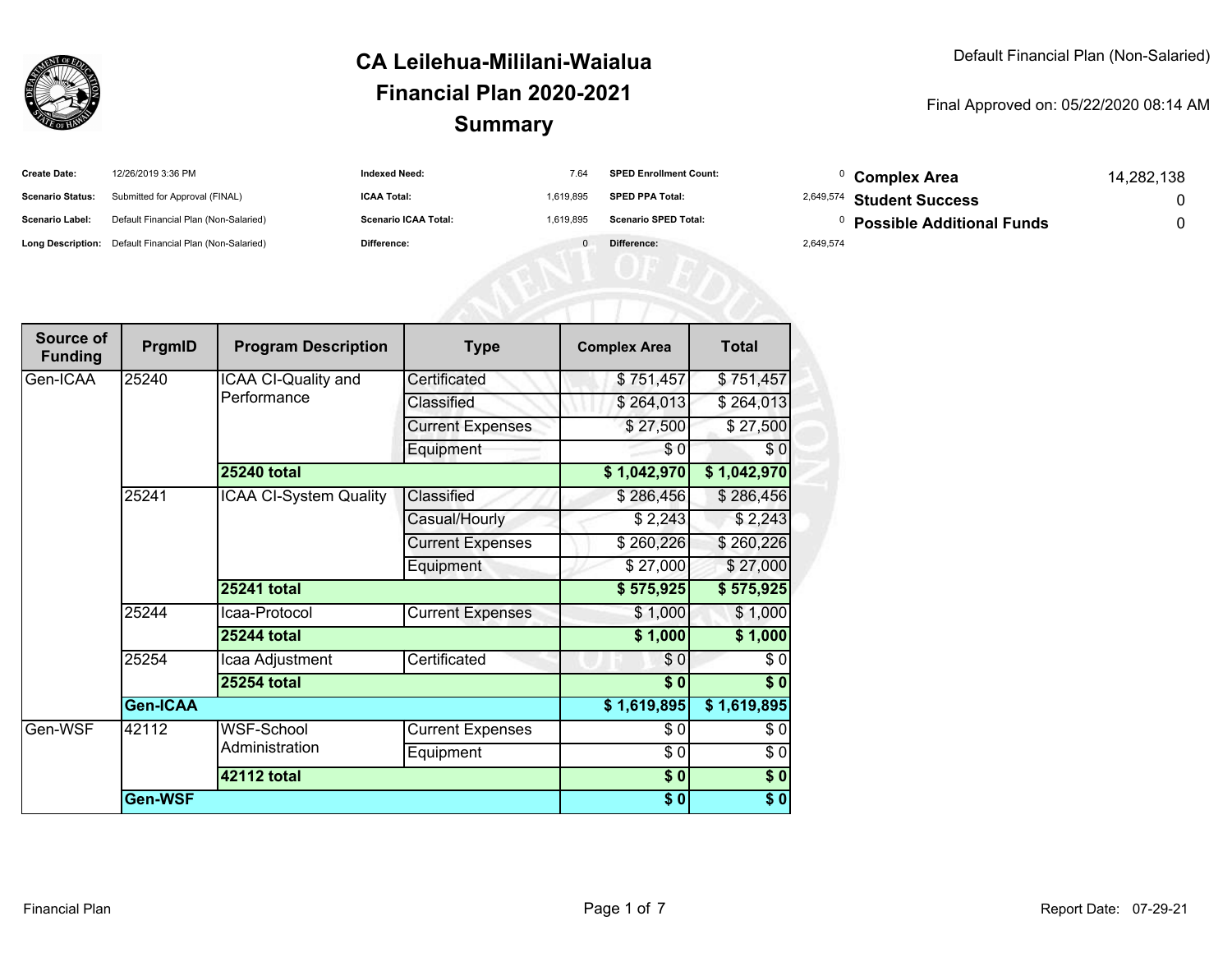

| Source of<br><b>Funding</b> | <b>PrgmID</b>    | <b>Program Description</b>     | <b>Type</b>                  | <b>Complex Area</b> | <b>Total</b>     |             |
|-----------------------------|------------------|--------------------------------|------------------------------|---------------------|------------------|-------------|
| Gen-Categ                   | 15849            | Gen Fund Voc & Applied         | Casual/Hourly                | \$0                 | $\overline{\$0}$ |             |
|                             |                  | Technology                     | <b>Current Expenses</b>      | \$700               | \$700            |             |
|                             |                  | <b>15849 total</b>             |                              | \$700               | \$700            |             |
|                             | 18863            | <b>High Core</b>               | Certificated                 | \$429,340           | \$429,340        |             |
|                             |                  |                                | Casual/Hourly                | $\overline{\$0}$    | \$0              |             |
|                             |                  |                                | <b>Current Expenses</b>      | \$35,000            | \$35,000         |             |
|                             |                  |                                | Equipment                    | \$150,400           | \$150,400        |             |
|                             |                  | <b>18863 total</b>             |                              | \$614,740           | \$614,740        |             |
|                             | 25040            | <b>School Health Assistant</b> | Classified                   | \$34,005            | \$34,005         |             |
|                             |                  | Administration                 | <b>Current Expenses</b>      | \$9,500             | \$9,500          |             |
|                             |                  |                                | Equipment                    | \$2,000             | \$2,000          |             |
|                             |                  | <b>25040 total</b>             |                              | \$45,505            | \$45,505         |             |
|                             | 25242            | <b>Complex Area SBBH</b>       | Certificated                 | \$102,875           | \$102,875        |             |
|                             |                  | <b>Services</b>                | Classified                   | \$34,005            | \$34,005         |             |
|                             |                  | <b>25242 total</b>             |                              | \$136,880           | \$136,880        |             |
|                             | <b>Gen-Categ</b> |                                | \$797,825                    | \$797,825           |                  |             |
| Federal                     | 17040            | Special Ed Pre-School<br>Grant | Certificated                 | \$78,353            | \$78,353         |             |
|                             |                  | <b>17040 total</b>             |                              | \$78,353            | \$78,353         |             |
|                             | 17930            |                                | <b>Title Vib Special Ed-</b> | Certificated        | \$1,723,752      | \$1,723,752 |
|                             |                  | Project II                     | Classified                   | \$860,850           | \$860,850        |             |
|                             |                  |                                | Casual/Hourly                | $\overline{\$0}$    | $\overline{\$0}$ |             |
|                             |                  | <b>17930 total</b>             |                              | \$2,584,602         | \$2,584,602      |             |
|                             | 19978            | <b>Impact Aid-WSF</b>          | Certificated                 | \$183,604           | \$183,604        |             |
|                             |                  | <b>19978 total</b>             |                              | \$183,604           | \$183,604        |             |
|                             | 20657            | <b>Essa Title Ila Targeted</b> | Casual/Hourly                | $\overline{\$0}$    | $\overline{\$0}$ |             |
|                             |                  | Prof Dev                       | <b>Current Expenses</b>      | \$246,000           | \$246,000        |             |
|                             |                  |                                | Equipment                    | \$2,000             | \$2,000          |             |
|                             |                  | <b>20657 total</b>             |                              | \$248,000           | \$248,000        |             |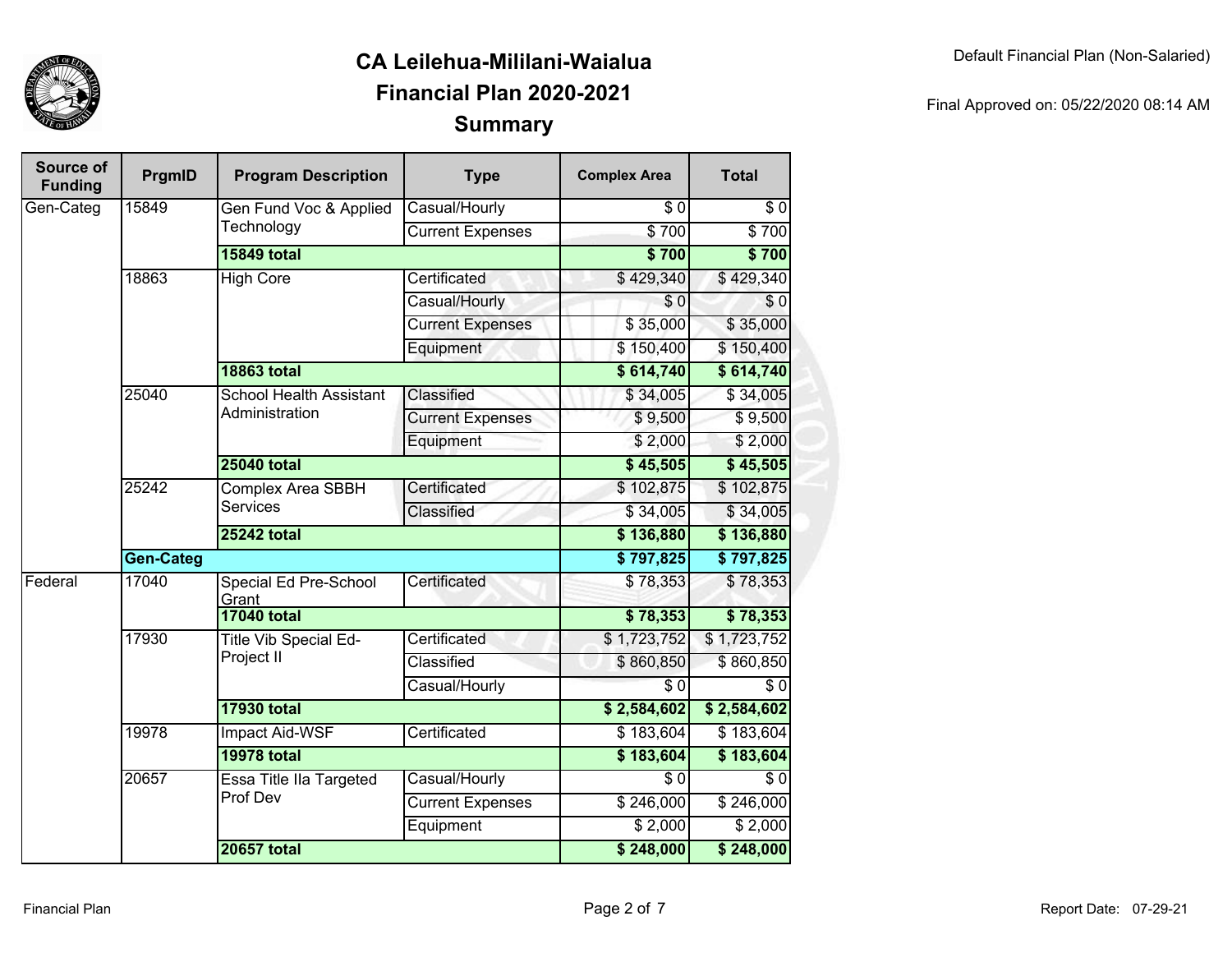

| Final Approved on: 05/22/2020 08:14 AM |  |
|----------------------------------------|--|
|                                        |  |

| Source of<br><b>Funding</b> | PrgmID  | <b>Program Description</b>                     | <b>Type</b>             | <b>Complex Area</b> | <b>Total</b>     |
|-----------------------------|---------|------------------------------------------------|-------------------------|---------------------|------------------|
| Federal                     | 20659   | Essa Title IIa Prof Dev-<br><b>OCISS</b>       | Casual/Hourly           | \$0                 | \$0              |
|                             |         | <b>20659 total</b>                             |                         | $\overline{\$}0$    | $\sqrt{6}$       |
|                             | 20696   | <b>Essa Title IIa Assist Nhqt</b><br>to Hat    | <b>Current Expenses</b> | $\overline{S}0$     | $\overline{\$0}$ |
|                             |         | <b>20696 total</b>                             |                         | $\overline{\$0}$    | $\overline{\$0}$ |
|                             | 20697   | Essa Title IIa Prof Dev                        | Casual/Hourly           | \$0                 | \$0              |
|                             |         |                                                | <b>Current Expenses</b> | $\sqrt{6}$          | $\overline{\$0}$ |
|                             |         |                                                | Equipment               | \$1,000             | \$1,000          |
|                             |         | <b>20697 total</b>                             |                         | \$1,000             | \$1,000          |
|                             | 20698   | Essa Title IIa Support                         | Casual/Hourly           | $\sqrt{6}$          | \$0              |
|                             |         | New Tchr & Prin                                | <b>Current Expenses</b> | \$0                 | \$0              |
|                             |         |                                                | Equipment               | \$5,000             | \$5,000          |
|                             |         | <b>20698 total</b>                             |                         | \$5,000             | \$5,000          |
|                             | 20699   | Essa Title Ila<br><b>Consolidated Programs</b> | Certificated            | \$246,521           | \$246,521        |
|                             |         |                                                | Casual/Hourly           | \$0                 | \$0              |
|                             |         | <b>20699 total</b>                             |                         | \$246,521           | \$246,521        |
|                             | 52001   | <b>ESEA Title I-Homeless</b><br>Children       | <b>Current Expenses</b> | \$0                 | \$0              |
|                             |         | <b>52001 total</b>                             |                         | $\overline{\$0}$    | $\overline{\$0}$ |
|                             | 52003   | <b>ESEA Title I-Complex</b>                    | Casual/Hourly           | \$0                 | $\sqrt{6}$       |
|                             |         | Area Initiatives                               | <b>Current Expenses</b> | \$0                 | $\overline{\$0}$ |
|                             |         | <b>52003 total</b>                             |                         |                     | $\overline{\$0}$ |
|                             | Federal |                                                |                         | \$3,347,080         | \$3,347,080      |
| Gen-Cent                    | 12150   | <b>EDN 150 General Fund</b><br>Adjustment      | Certificated            | \$0                 | \$0              |
|                             |         | <b>12150 total</b>                             |                         | $\overline{\$0}$    | $\sqrt{6}$       |
|                             | 12200   | <b>EDN 200 General Fund</b><br>Adjustment      | Certificated            | $\overline{\$0}$    | $\overline{\$0}$ |
|                             |         | <b>12200 total</b>                             |                         | $\overline{\$0}$    | \$0              |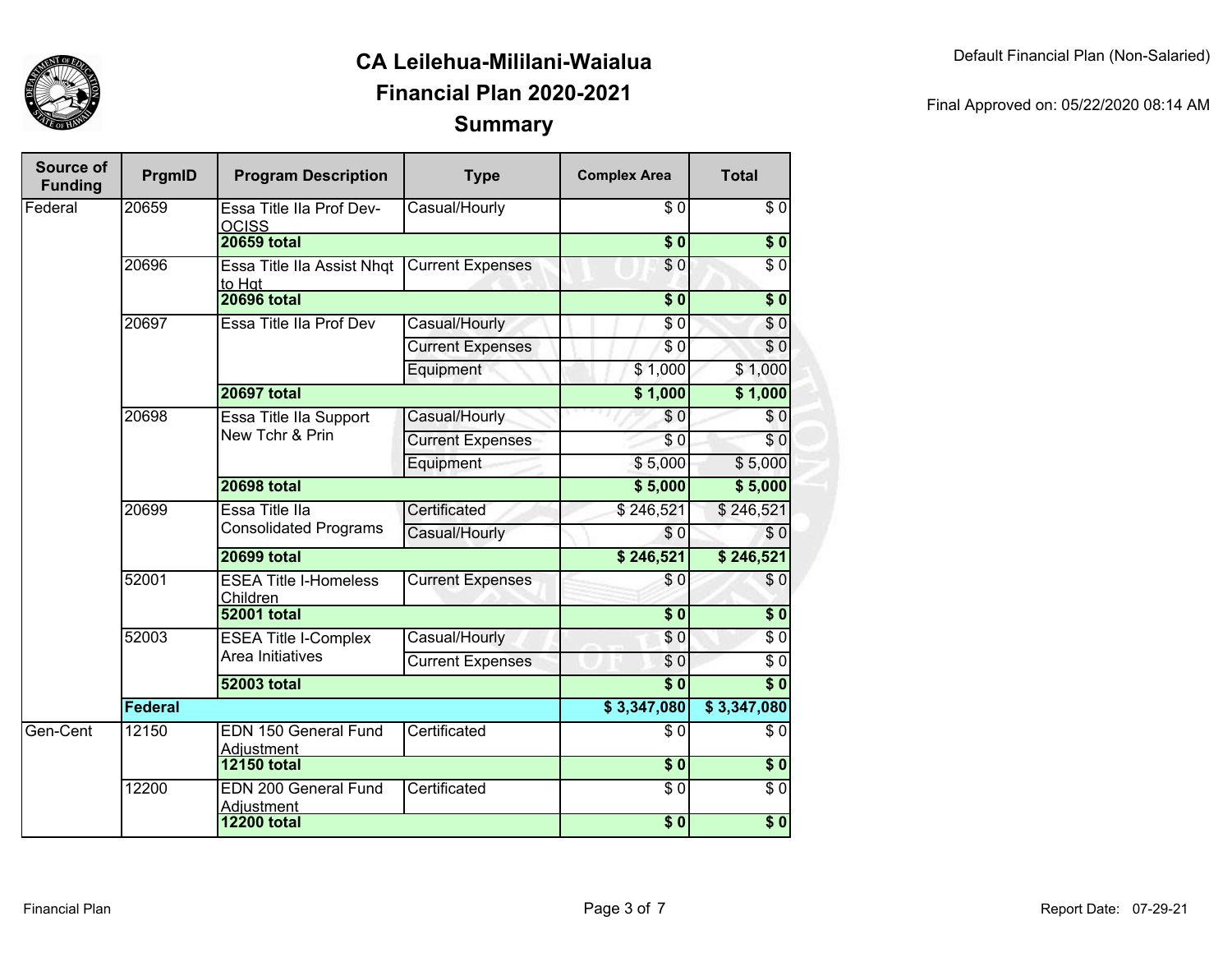

| Source of<br><b>Funding</b> | <b>PrgmID</b> | <b>Program Description</b>                          | <b>Type</b>             | <b>Complex Area</b> | <b>Total</b>     |
|-----------------------------|---------------|-----------------------------------------------------|-------------------------|---------------------|------------------|
| Gen-Cent                    | 15179         | Services for Children With Classified<br>Autism     |                         | \$1,022,028         | \$1,022,028      |
|                             |               | <b>15179 total</b>                                  |                         | \$1,022,028         | \$1,022,028      |
|                             | 15192         | <b>SPED Related Services</b>                        | Classified              | \$2,293,261         | \$2,293,261      |
|                             |               |                                                     | Casual/Hourly           | \$0                 | \$0              |
|                             |               |                                                     | <b>Current Expenses</b> | \$0                 | $\sqrt{6}$       |
|                             |               |                                                     | Equipment               | \$145,000           | \$145,000        |
|                             |               | <b>15192 total</b>                                  |                         | \$2,438,261         | \$2,438,261      |
|                             | 15196         | <b>SPED Induction &amp;</b><br>Mentoring            | Certificated            | \$0                 | \$0              |
|                             |               | <b>15196 total</b>                                  |                         | $\overline{\$}0$    | $\overline{\$0}$ |
|                             | 15620         | <b>Social Workers</b>                               | Classified              | \$472,128           | \$472,128        |
|                             |               |                                                     | <b>Current Expenses</b> | \$0                 | \$0              |
|                             |               |                                                     | Equipment               | \$2,200             | \$2,200          |
|                             |               | <b>15620 total</b>                                  |                         | $\sqrt{474,328}$    | \$474,328        |
|                             | 15686         | <b>School Based Behavioral</b><br>Health            | Certificated            | $\sqrt{6}$          | \$0              |
|                             |               |                                                     | Classified              | \$4,199,941         | \$4,199,941      |
|                             |               |                                                     | <b>Current Expenses</b> | \$0                 | \$0              |
|                             |               |                                                     | Equipment               | \$23,600            | \$23,600         |
|                             |               | <b>15686 total</b>                                  |                         | \$4,223,541         | \$4,223,541      |
|                             | 16204         | Home/Hospital Instruction                           | Casual/Hourly           | \$0                 | \$0              |
|                             |               | <b>16204 total</b>                                  |                         | $\overline{\$}0$    | \$0              |
|                             | 17351         | <b>SPED Services During</b><br><b>School Breaks</b> | Casual/Hourly           | $\overline{30}$     | $\overline{\$0}$ |
|                             |               | <b>17351 total</b>                                  |                         | $\overline{\$0}$    | $\overline{\$}0$ |
|                             | 25220         | <b>School Transformation</b>                        | Certificated            | $\overline{\$0}$    | $\overline{\$0}$ |
|                             |               |                                                     | <b>Current Expenses</b> | $\overline{\$0}$    | $\sqrt{6}$       |
|                             |               | <b>25220 total</b>                                  |                         | $\overline{\$0}$    | $\overline{\$0}$ |
|                             | 25759         | <b>Homeless Concerns</b>                            | <b>Current Expenses</b> | $\overline{\$0}$    | $\sqrt{6}$       |
|                             |               | <b>25759 total</b>                                  |                         | $\overline{\$0}$    | $\overline{\$0}$ |

Final Approved on: 05/22/2020 08:14 AM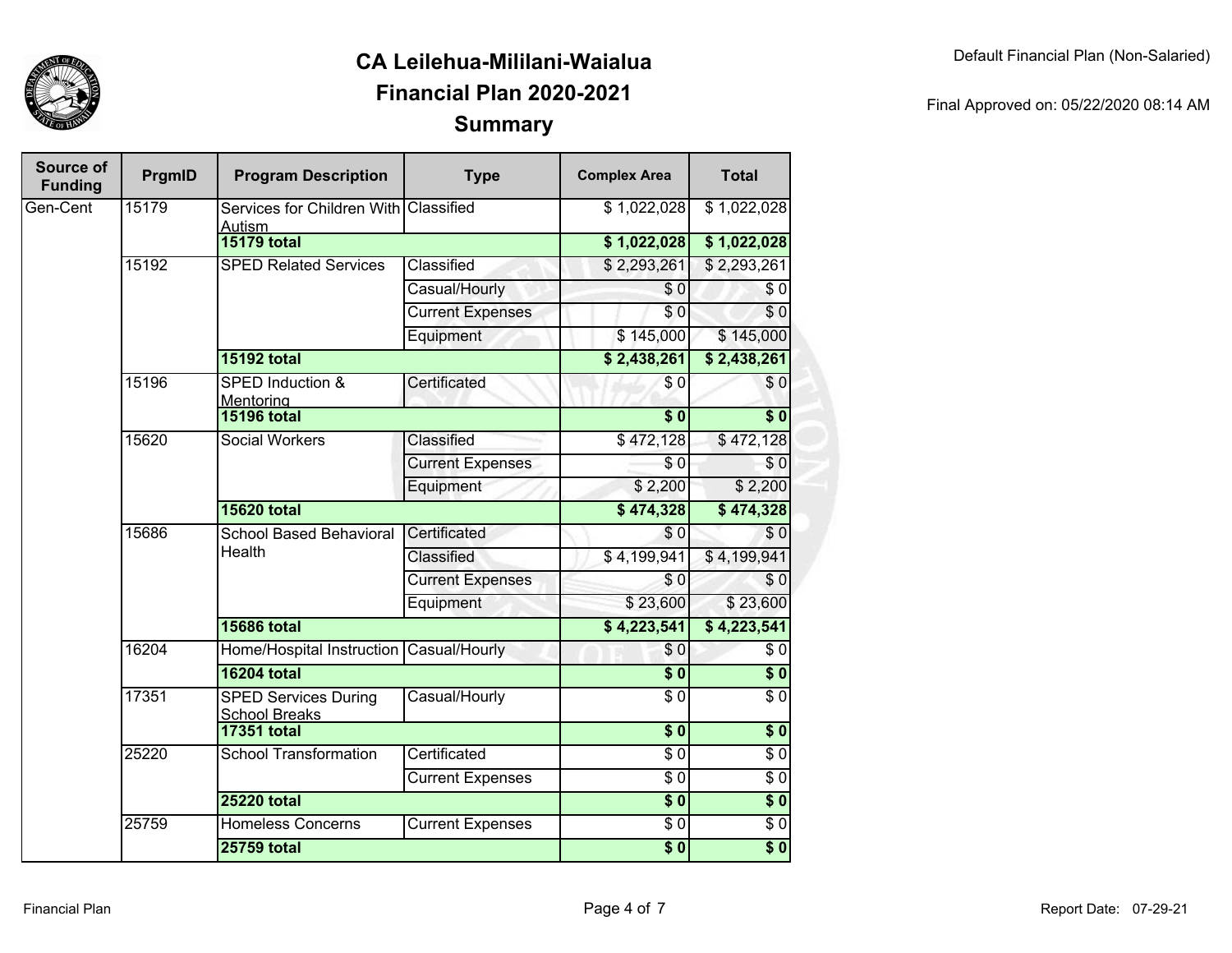

| Final Approved on: 05/22/2020 08:14 AM |  |
|----------------------------------------|--|
|                                        |  |

| Source of<br><b>Funding</b> | PrgmID          | <b>Program Description</b>         | <b>Type</b>             | <b>Complex Area</b>  | <b>Total</b>             |
|-----------------------------|-----------------|------------------------------------|-------------------------|----------------------|--------------------------|
| Gen-Cent                    | 28050           | <b>District Special Education</b>  | Certificated            | \$102,875            | \$102,875                |
|                             |                 | <b>Services</b>                    | Classified              | \$119,018            | \$119,018                |
|                             |                 |                                    | <b>Current Expenses</b> | $\overline{\$0}$     | $\overline{\$0}$         |
|                             |                 |                                    | Equipment               | \$0                  | $\overline{30}$          |
|                             |                 | <b>28050 total</b>                 |                         | \$221,893            | \$221,893                |
|                             | 28178           | Section 504<br>Implementation      | <b>Current Expenses</b> | \$0                  | $\sqrt{6}$               |
|                             |                 | <b>28178 total</b>                 |                         | $\overline{\bullet}$ | $\overline{\bullet}$     |
|                             | 37299           | <b>School Custodial</b>            | Classified              | \$20,986             | \$20,986                 |
|                             |                 | <b>Centralized Services</b>        | <b>Current Expenses</b> | $\overline{30}$      | $\sqrt{6}$               |
|                             |                 | 37299 total                        |                         | \$20,986             | \$20,986                 |
|                             | 38016           | <b>PIn-Inclusive Practices</b>     | Certificated            | \$65,293             | \$65,293                 |
|                             |                 | <b>38016 total</b>                 |                         |                      | \$65,293                 |
|                             | <b>Gen-Cent</b> |                                    |                         | \$8,466,330          | \$8,466,330              |
| Special                     | 13173           | <b>DHHS-Project HI Aware</b>       | Classified              | \$0                  | $\overline{\$}0$         |
|                             |                 |                                    | Casual/Hourly           | $\overline{\$0}$     | $\sqrt{6}$               |
|                             |                 |                                    | <b>Current Expenses</b> | \$0                  | $\overline{\$0}$         |
|                             |                 |                                    | Equipment               | $\sqrt{6}$           | $\overline{\$0}$         |
|                             |                 | <b>13173 total</b>                 |                         | $\sqrt{6}$           | $\overline{\textbf{50}}$ |
|                             | 15754           | Voc Ed-Program<br>Improvement FY19 | <b>Current Expenses</b> | $\overline{30}$      | $\overline{\$0}$         |
|                             |                 | <b>15754 total</b>                 |                         | $\overline{\$0}$     | $\sqrt{6}$               |
|                             | 18090           | NCLB-Sdfsc-Project HI              | Certificated            | $\sqrt{6}$           | $\sqrt{6}$               |
|                             |                 | Aware Sct                          | Casual/Hourly           | $\sqrt{6}$           | $\sqrt{6}$               |
|                             |                 | <b>18090 total</b>                 |                         | $\overline{\$}0$     | $\sqrt{6}$               |
|                             | 19085           | DOD-Ea-Leilehua                    | Casual/Hourly           | \$0                  | \$0                      |
|                             |                 | Complex FY17                       | <b>Current Expenses</b> | $\sqrt{6}$           | $\sqrt{6}$               |
|                             |                 |                                    | Equipment               | $\sqrt{6}$           | $\sqrt{6}$               |
|                             |                 | <b>19085 total</b>                 |                         | $\overline{\$}0$     | $\sqrt{6}$               |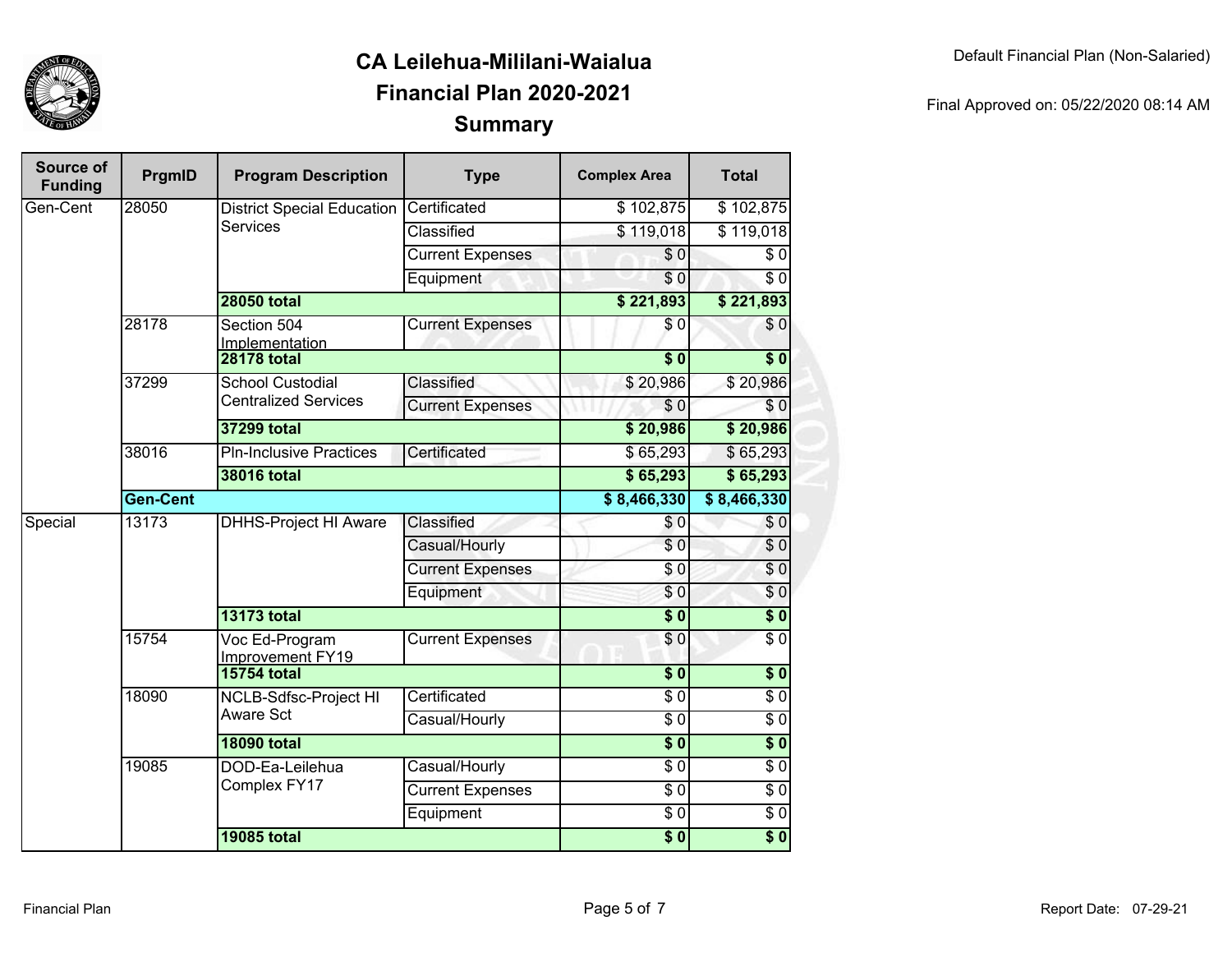

| Final Approved on: 05/22/2020 08:14 AM |  |
|----------------------------------------|--|
|                                        |  |

| Source of<br><b>Funding</b> | PrgmID          | <b>Program Description</b>                              | <b>Type</b>             | <b>Complex Area</b>  | <b>Total</b>     |
|-----------------------------|-----------------|---------------------------------------------------------|-------------------------|----------------------|------------------|
| Special                     | 37310           | Use of School Facilities -<br><b>Complex</b>            | <b>Current Expenses</b> | $\overline{\$0}$     | \$0              |
|                             |                 | 37310 total                                             |                         | $\overline{\$0}$     | \$0              |
|                             | <b>Special</b>  |                                                         |                         | $\overline{\$0}$     | $\sqrt{6}$       |
| Trust                       | 16106           | Donations - State &<br>Complex                          | <b>Current Expenses</b> | \$0                  | $\sqrt{6}$       |
|                             |                 | <b>16106 total</b>                                      |                         | $\overline{\$0}$     | \$0              |
|                             | 16499           | Donations - School - Pta / Casual/Hourly<br>PTSA / Ptso |                         | \$0                  | \$0              |
|                             |                 | <b>16499 total</b>                                      |                         | $\overline{\$0}$     | \$0              |
|                             | <b>Trust</b>    |                                                         |                         | $\overline{\bullet}$ | $\overline{\$0}$ |
| <b>Rev Fund</b>             | 45004           | <b>After School</b>                                     | Classified              | \$51,008             | \$51,008         |
|                             |                 |                                                         | Casual/Hourly           | \$0                  | \$0              |
|                             |                 |                                                         | <b>Current Expenses</b> | \$0                  | \$0              |
|                             |                 |                                                         | Equipment               | \$0                  | \$0              |
|                             |                 | 45004 total                                             |                         | \$51,008             | \$51,008         |
|                             | <b>Rev Fund</b> |                                                         |                         | \$51,008             | \$51,008         |
| <b>Grand Total</b>          |                 |                                                         |                         | \$14,282,138         | \$14,282,138     |